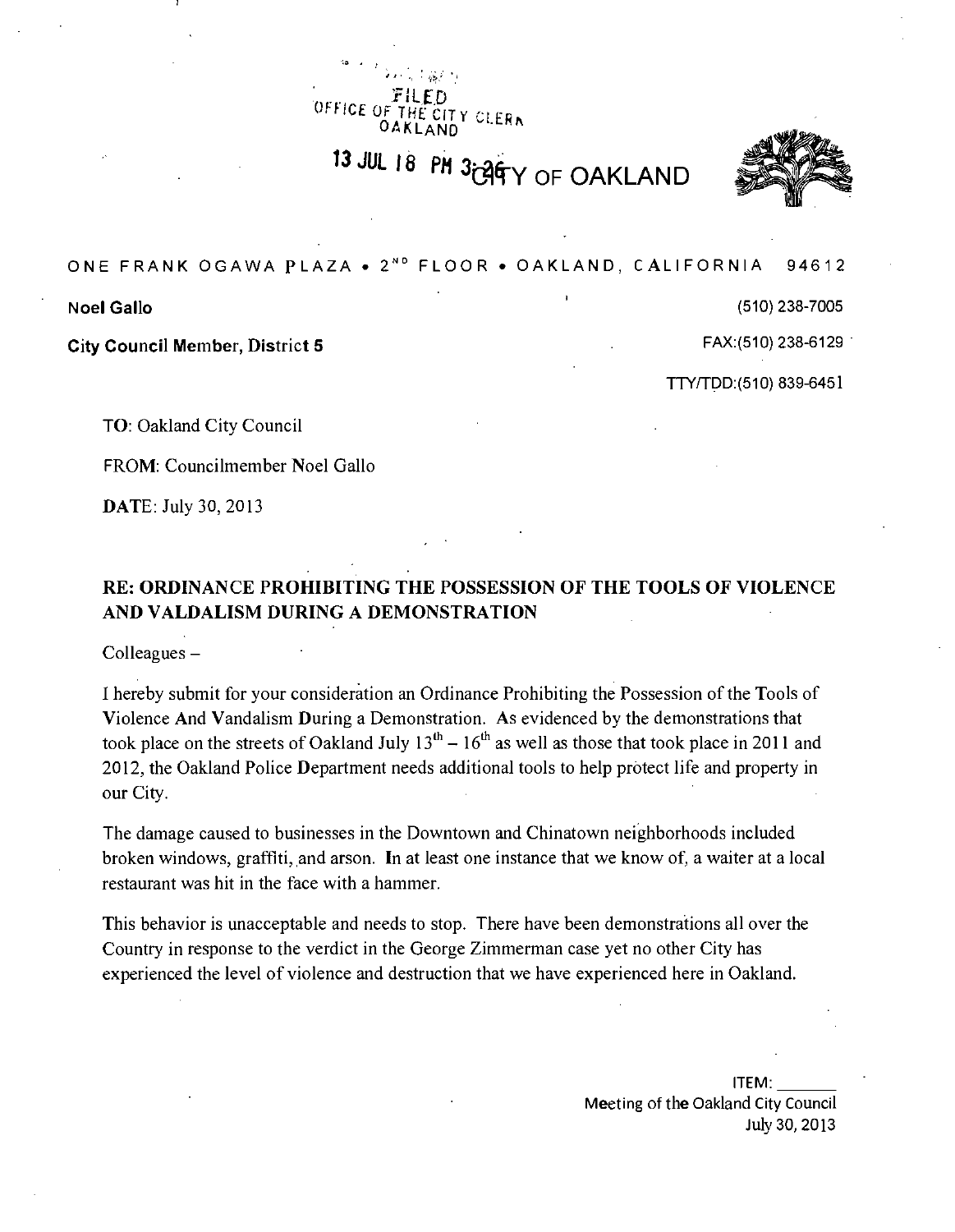The violence and destruction experienced in the downtown area during these demonstrations is a reflection of violence and destruction that takes place in our neighborhoods on a daily basis and both types of violence and destruction need to stop.

- The original version of this ordinance was considered by the public safety committee on May 22, 2012 but never reached the City Council for a full vote. Attached to this memo are two items:
	- 1. A report dated, May 22, 2012 which was prepared by City Attorney Barbara Parker in presentation of the ordinance.
	- 2. A Ordinance Prohibiting the Possession of the Tools of Violence And Vandalism **During a Demonstration.** Based on comments received at the May 22, 2012 public safety committee hearing, the attached ordinance contains a few modifications to address issues raised by public speakers at the time the original ordinance was presented.

In response to questions raised at the July 18, 2013 Rules and Legislation Committee Meeting, according to the City Attorney's Office, this ordinance will not change existing constitutional requirements such as probable cause standards and the Fourth Amendment's prohibitions against illegal searches and seizures; and that a local ordinance cannot change constitutional law or requirements.

I respectfully request your support.

**Sincere A**buncilmember Noel Gallo

ITEM: Meeting of the Oakland City Council-July 30, 2013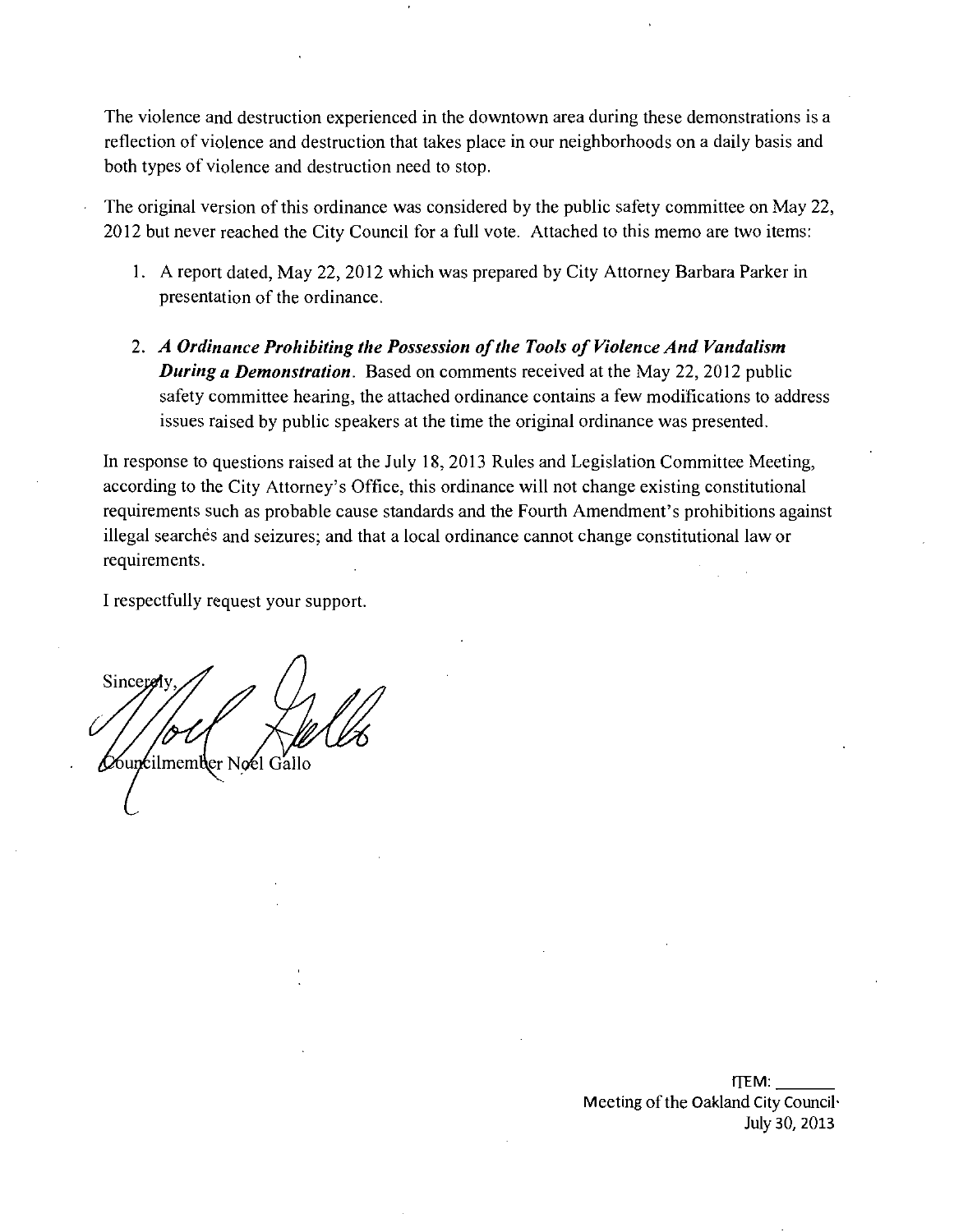# FILED OFFICE OF THE CITY CLERK <sup>OAKL</sup>CTY OF OAKLAND **2012 HAY 10** *AGENDA REPORT*

TO: City Council FROM: Barbara Parker, City Attorney

**DATE:** May 22, 2012

# PUBLIC SAFETY COMMITTEE Oakland, California

# RE: ORDINANCE PROHIBITING THE POSSESSION OF THE TOOLS OF VIOLENCE DURING A DEMONSTRATION

#### SUMMARY

This ordinance is sponsored by City Attomey Barbara Parker and City Councilmember Pat Kemighan.

This ordinance makes demonstrations safer by hamiing materials that have been repeatedly used as dangerous weapons without depriving the citizens the opportunity to protest with picket signs or other means of communication.

# FISCAL IMPACT

The City, its citizens and local businesses have incurred tens of thousands of dollars of damage from the demonstrations in Oakland during the past year and in other years. This ordinance would deter the violence, property damage, and arson that have accompanied past demonstrations in Oakland, resulting in a positive fiscal impact for both the City and citizens.

### **BACKGROUND**

The City of Oakland supports and has a long and proud history of supporting peaceful protests and demonstrations. Unfortunately, some individuals have used protests in Oakland as "cover" to commit acts of violence, arson and vandalism.

Recent protests and marches in Oakland are evidence that certain individuals are bringing weapons and other tools of violence to demonstrations and using these tools to commit violence, arson and vandalism. The Oakland Police Department, independent media, victims and witnesses have witnessed the following: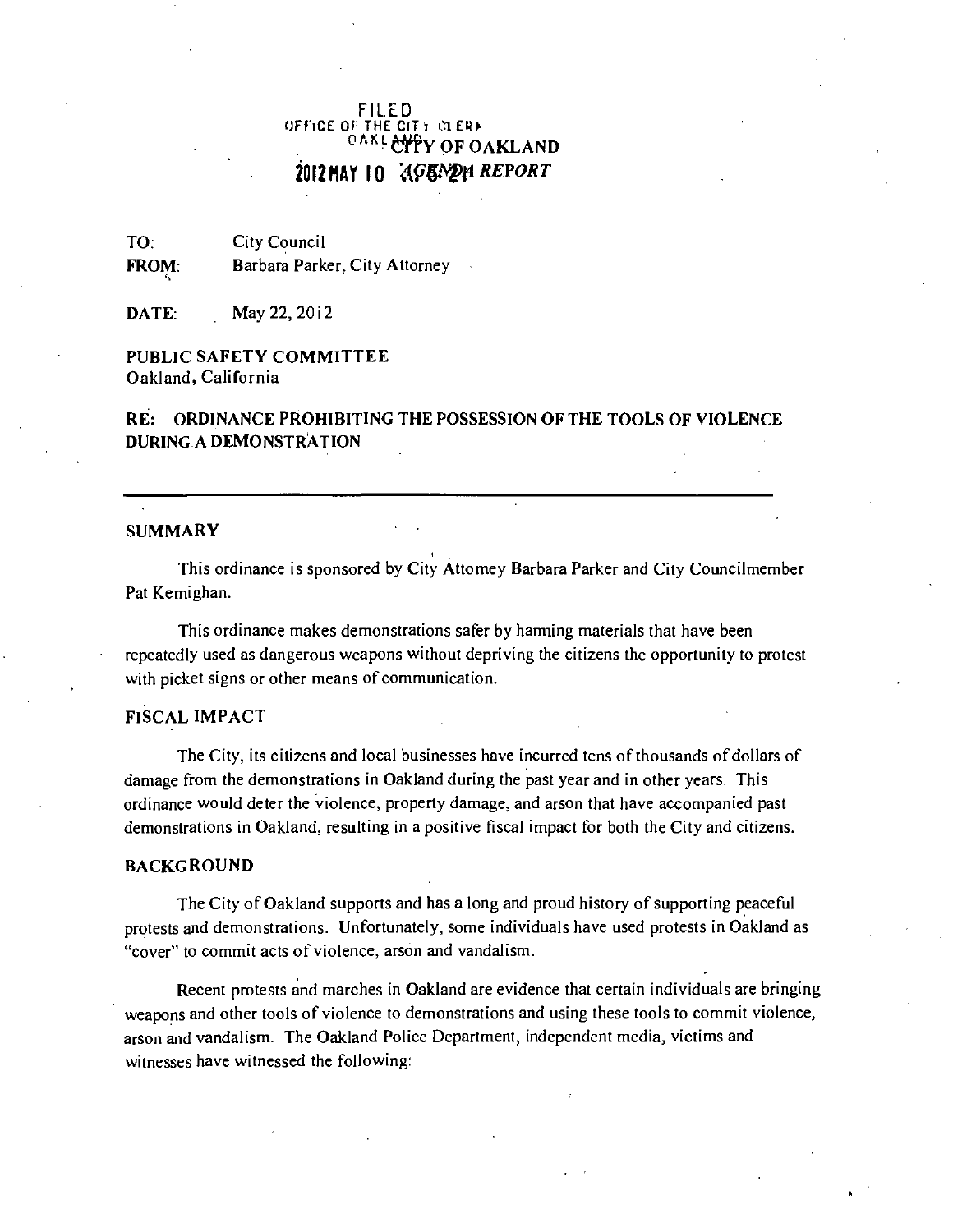# November 2, 2011

A vandal participating in the General Strike March using a pressurized paint sprayer, possibly improvised from a fire extinguisher, painted graffiti on the walls and windows of the Whole Foods grocery store in Oakland.

While customers sought safety inside, vandals participating in the General Strike March used heavy sticks to attack the windows and doors of the Whole Foods grocery store in Oakland.

A vandal participating in the General Strike March used a hammer to shatter the window of a bank while customers inside feared for their safety.

Vandals participating in the General Strike March used aerosol paint to vandalize businesses and bus stops in Oakland.

Vandals participating in the General Strike March started Fires in the streets of Oakland and outside the Travelers Aid building requiring police and fire response and thus diverting public safety personnel from other areas of Oakland.

#### January 28. 2012

Some individuals participating in the so-called Move-In Day March carried shields, some as large as 3 feet tall by 6 feet wide and made out of corrugated steel. They advanced on police lines in an effort to break through and take over the Kaiser Convention Center. Individuals holding shields formed skirmish lines for the purpose of confronflng police, while others threw or launched rocks and other objects at police from behind the phalanx of shields. Organizers of the Move-In Day have characterized the action as a "battle" with officers.

Vandals participating in Move-In Day used paint to spew graffiti throughout Frank H. Ogawa Plaza.

A vandal participating in Move-In Day used a large wrench to illegally open a fire hydrant to deter police response.

#### May 1, 2012

Vandals participating in the May Day Protest used fire accelerant to light an Oakland police car on fire and start other fires.

Vandals participating in the May Day Protest and seeking to incite police threw projectiles filled with paint at police officers. One officer was injured when paint went into his eyes.

A vandal participating in the May Day Protest brandished and threatened police officers with a weapon made from a large pole or stick.

Vandals participating in the May Day Protest used large poles and sticks to strike police cars and attack businesses.

Vandals participating in the May Day Protest used spray paint to commit vandalism throughout downtown Oakland.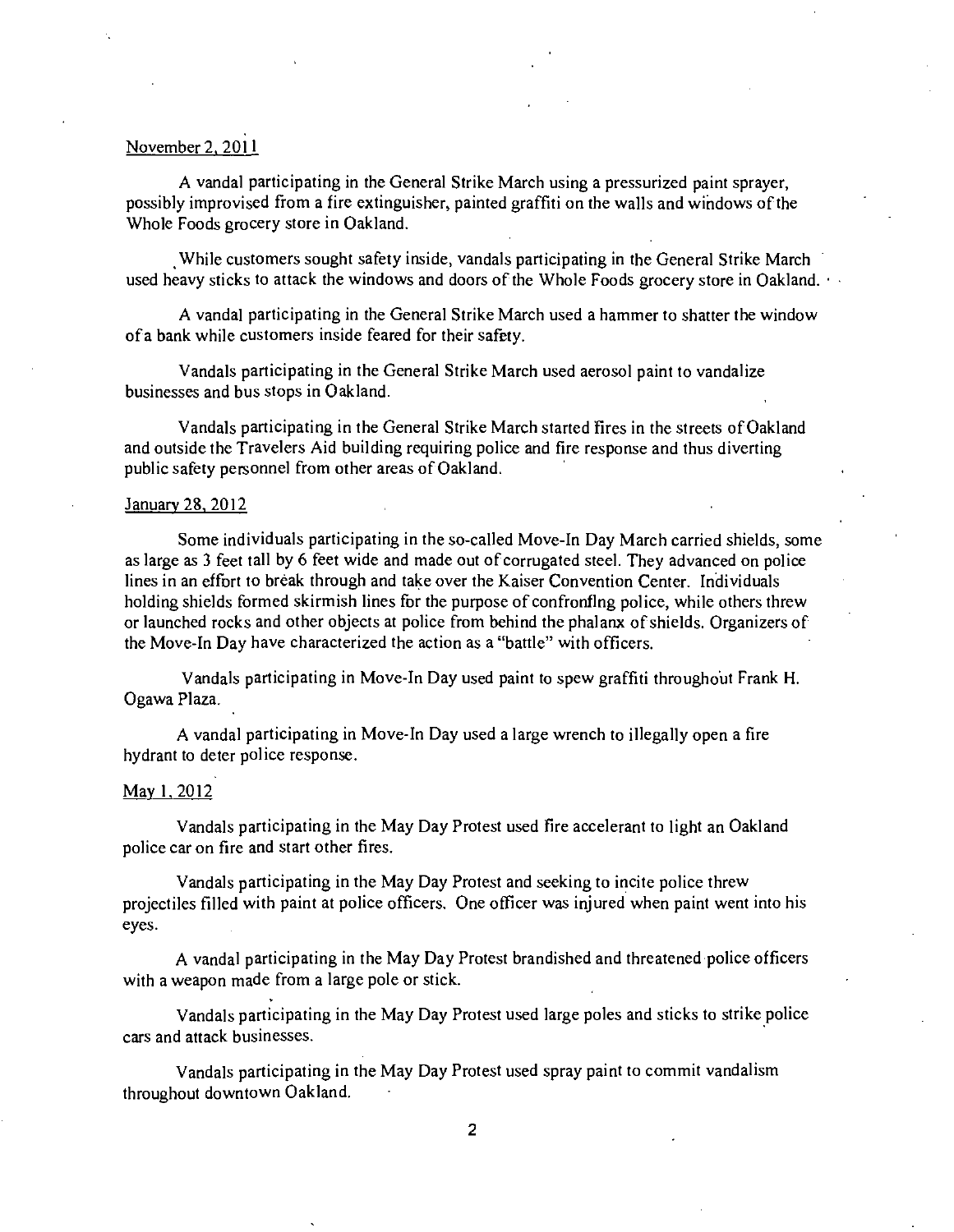Vandals participating in the May Day Protest threw fireworks into crowds and at police officers in an effort to incite police.

Vandals participating in the May Day Protest threw objects at the police from behind the protection of home-made shields.

A peaceful march scheduled for the same day had to change its route out when shieldbearing mdividuals joined the march.

# KEY ISSUES AND IMPACTS

This ordinance addresses violence, property damage and arson that have endangered peaceful demonstrations in Oakland.

Clubs, sling shots, paint projectiles and fireworks have been used as weapons to hit, threaten or injure other persons. Bags of paint and other paint projectiles, when thrown or propelled at police officers, can injure officers or bystanders. Vandals have used hammers, clubs, spray paint and other pressurized paint sprayers to vandalize local businesses, stores, parks, bus shelters and public property. Metal and other impact resistant shields may conceal weapons from the vision of police officers, may be used to hit police officers and have allowed individuals who hide behind them to throw bottles, rocks, paint or other objects at police officers. Individuals wielding metal or other impact resistant shields have confronted or provoked police officers, thereby endangering both officers and nearby peaceful demonstrators. Large wrenches have been used to illegally open fire hydrants, thereby deterring or delaying police and fire response.

The City has a significant governmental interest in preventing such use of clubs, impactresistant shields, sling shots, hammers, large wrenches, fireworks, paint projectiles, and fire accelerants in areas of high concentrations of people and limited means of escape. The City also has a significant governmental interest in ensuring that individuals do not disrupt peaceful demonstrations by attacking police, breaking windows, starting fires and vandalizing buildings and parks.

Clubs, impact-resistant shields, aerosol spray cans, pressurized paint sprayers, sling shots, hammers, large wrenches, fireworks, paint projectiles, and fire accelerants have little or no legitimate First Amendment purpose in a demonstration or protest, and in fact have been used repeatedly in Oakland demonstrations for solely illegal purposes: confronting or threatening police officers and vandalizing public or private property.

Persons carrying or in the possession of impact-resistant shields, aerosol spray cans, pressurized paint sprayers, sling shots, hammers, large wrenches for opening fire hydrants, fireworks, paint projectiles or fire accelerants endanger the safety of peaceful demonstrators.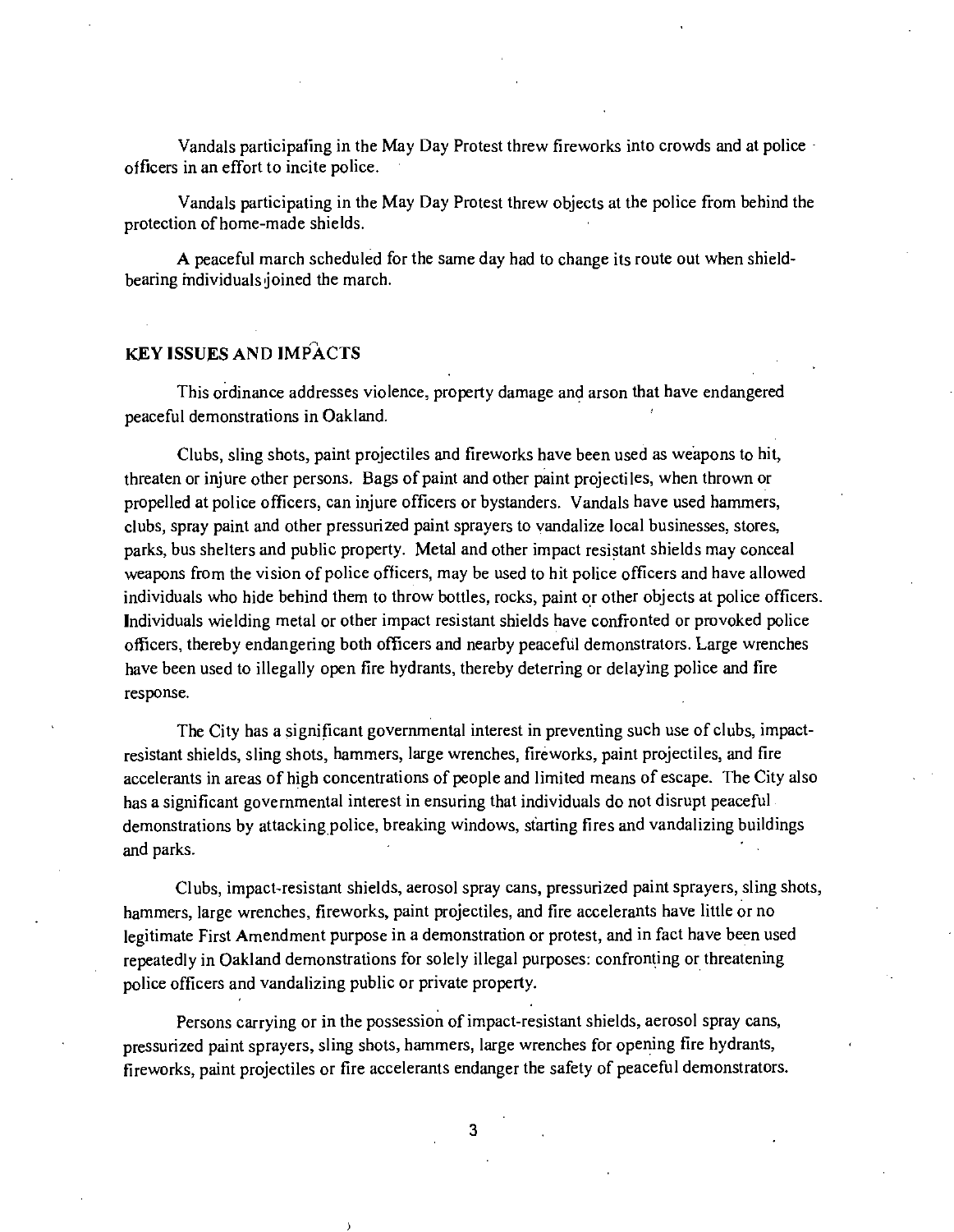The penahy for violation of this ordinance will be a misdemeanor punishable by imprisonment in the county jail for up to six months or by fine in an amount up to one thousand dollars (\$1,000.00) or by both.

The Oakland Police Department will enforce the ordinance consistent with its Crowd Control Policy.

# SUSTAINABLE OPPORTUNITIES

No affect from these amendments.

## DISABILITY AND SENIOR CITIZEN ACCESS

No affect from these amendments.

## RECOMMENDATION(S) AND RATIONALE

The City Attorney's Office recommends that the City Council adopt this ordinance.

The rationale for this recommendation is that this ordinance will make illegal those tools that individuals have been using to further violence during demonstrations and will prohibit those tools at demonstrations. This ordinance will make demonstrations in Oakland safer for those citizens who protest and police officers who monitor the protests. The Chief of Police supports the purposes of this ordinance.

This ordinance is consfitutional. The ordinance is specific, and the tools described by this ordinance have little or no use in the expression of speech. Even if any item did, the City has authority under the United Slates Constitution to adopt reasonable time, place, and manner regulations of speech in the City. The regulations proposed by this ordinance are mamier restrictions.

The United Stated Court of Appeals for the Ninth Circuit has upheld the constitufionality of a Los Angeles ordinance prohibiting possession during demonstrations of items such as large sticks and poles that can be used as weapons. (Vlasak v. Superior Court of California, 329 F.3d 683,  $(9<sup>th</sup> Cir. 2003)$ . The City of Salt Lake City enacted and implemented, without legal challenge, regulations that prohibited citizens from carrying specific items while participating in demonstrations at the 2002 Winter Olympics.

The specificity reinforces the constitutionality of the ordinance. Rather than a sweeping, all encompassing ban on items that peaceful protestors might happen to have at a demonstration, this ordinance targets only those tools of violence and vandalism that have actually been used to the detriment of Oakland taxpayers and peaceful demonstrators.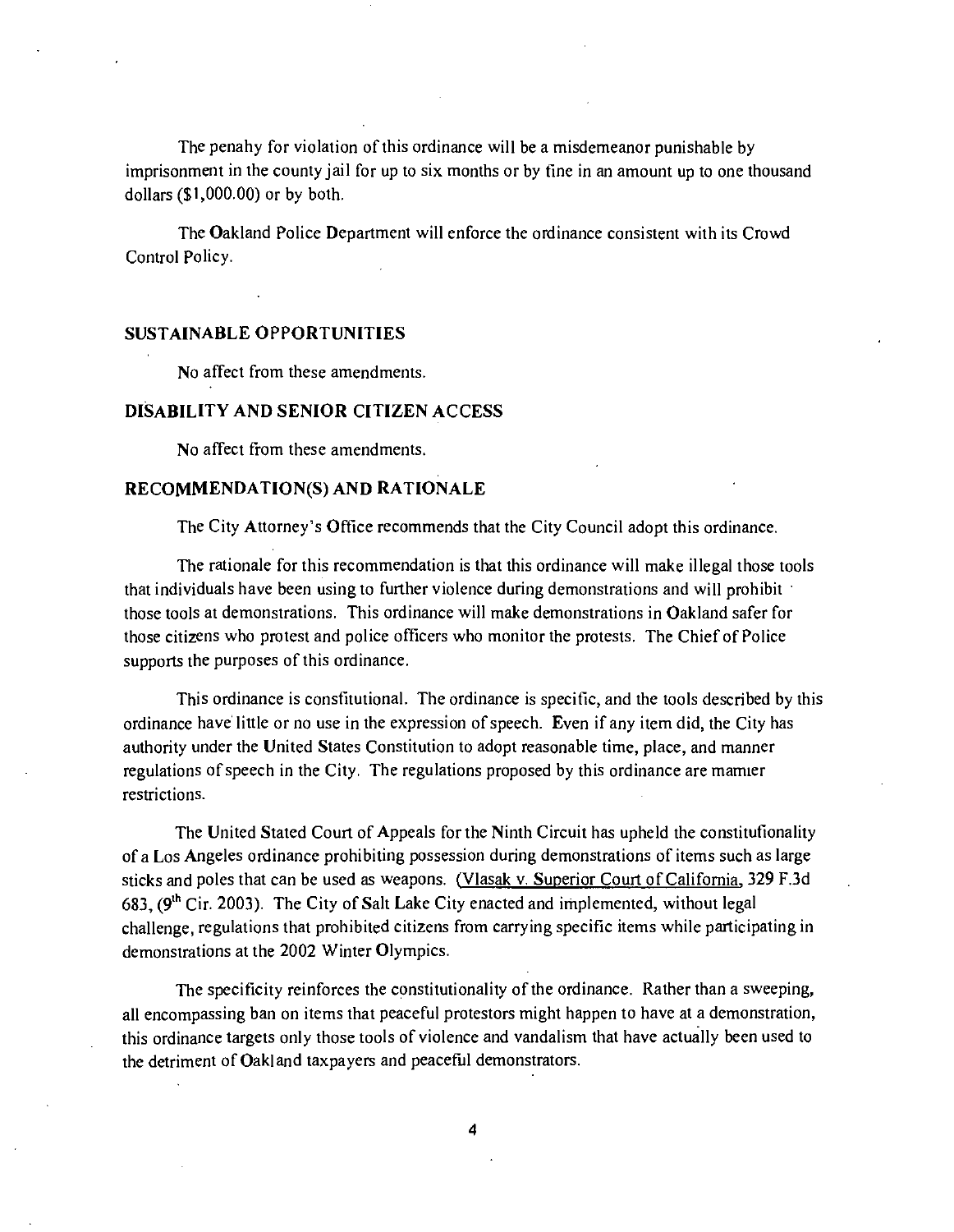The constimtionality of this ordinance is supported by the City's substantial interest in safeguarding its citizens against violence and in protecting its police force from violence that has occurred at demonstrations in Oakland. The City also has a substantial interest in safeguarding the property of citizens against damage and destruction and in protecting its own property from damage and destruction during demonstrations.

The constitutionality of this ordinance is also supported by the great availability of alternative means of speech that do not depend on the use of any of the specific items identified therein. This ordinance makes marches and large public gatherings safer by banning materials that are most likely to become dangerous weapons without depriving the citizens the opportunity to parade or protest with 'traditional' picket signs and other means of communication. This ordinance does not prohibit leaflets, photographs, megaphones, or the panoply of other devices used for First Amendment expression during demonstrations. The regulations are narrowly tailored to address the foregoing governmental interests because they are not substantially broader than necessary and promote substantial government interests that would be achieved less effectively absent the regulations.

At the May 3, 2012, Rules and Legislation Committee Meeting, there was a suggestion that the ordinance also prohibit generally any item that could be fashioned into a weapon. Adding language generally prohibiting any item that could be fashioned into a weapon creates an avenue for a constitutional challenge to the ordinance for vagueness and over-breadth. Laws affecting free speech may be challengeable if the proposed law does not draw clear lines for the public. Almost any hard item could be fashioned into a weapon, thus creating uncertainty on the part of the public about what is prohibited. For example, a ball point pen could be fashioned into a weapon, but a law prohibiting ball point pens would be overbroad.

## ACTION REQUESTED OF THE CITY COUNCIL

Adoption of this ordinance.

Respectfully submitted.

Barbara Parker City Attomey

Attomey Assigned: Mark Morodomi 964388v2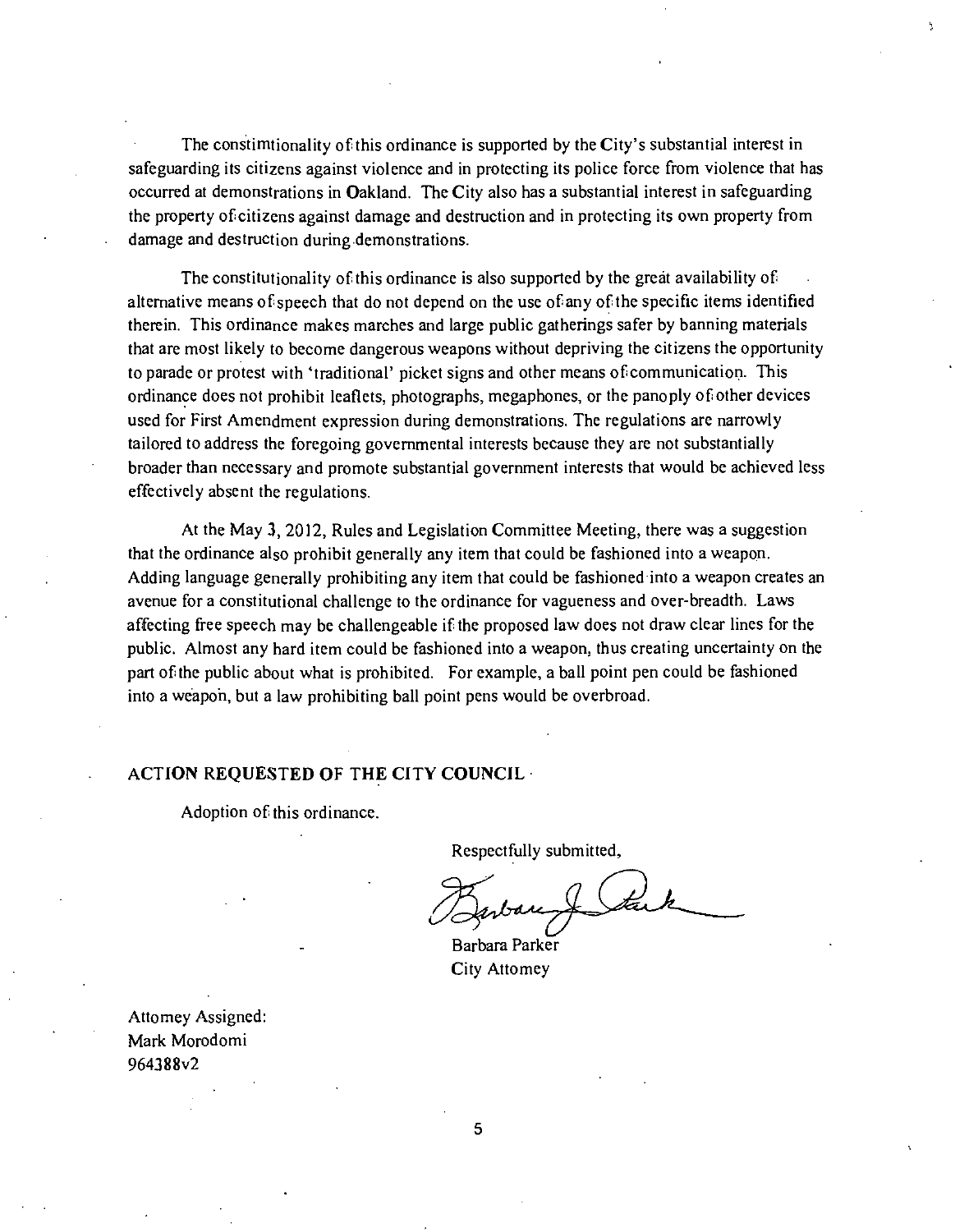|         | APPROVED AS TO FORM AND LEGALITY<br>M Moradom |
|---------|-----------------------------------------------|
| មិស ស្ថ | <b>City Attorney</b>                          |

UFFICE OF THE QTY CLEAR ORDINANCE NO<sub>D</sub><sup> CLEAR</sup> C.M.S.

**INTRODUCED BY COUNCILMEMBER GALL 68 PM 3:26** 

# **ORDINANCE PROHIBITING THE POSSESSION OF THE TOOLS OF VIOLENCE AND VANDALISM DURING A DEMONSTRATION**

WHEREAS, the purpose of the ordinance is to promote the purposes as set forth below and in the accompanying agenda report; and

WHEREAS, the City of Oakland supports and has had a history of supporting peaceful protests and demonstrations; and

WHEREAS, some individuals have used protests in Oakland as "cover" to commit acts of violence, arson and vandalism; and

WHEREAS, on November 2, 2011, a vandal participating in the General Strike - March using a pressurized paint sprayer spray painted graffiti on the windows of the Whole Foods grocery store in Oakland; and

WHEREAS, on November 2, 2011, vandals participating in the General Strike March used heavy sticks to attack the windows and doors of the Whole Foods grocery store in Oakland; and.

WHEREAS, on November 2, 2011, a vandals participating in the General Strike March using a pressurized paint sprayer and aerosol paint painted graffiti on the walls of Burger King and Rite Aid stores and numerous other stores and buildings in Oakland; and

WHEREAS, on November 2, 2011, vandals participating in the General Strike March used aerosol paint to vandalize businesses and bus stops in Oakland; and

WHEREAS, on November 2, 2011, vandals participating in the General Strike March used large wooden sticks to break windows of businesses and assault peaceful demonstrators; and

WHEREAS, on November 2, 2011, a vandal participating in the General Strike March used a hammer to attack a bank and shatter the bank's windows while innocent customers inside feared for their safety; and

WHEREAS, on November 2, 2011, individuals participating in the General Strike March started a fire in the streets of Oakland requiring police and fire response and thus diverting public safety personnel from other areas of Oakland; and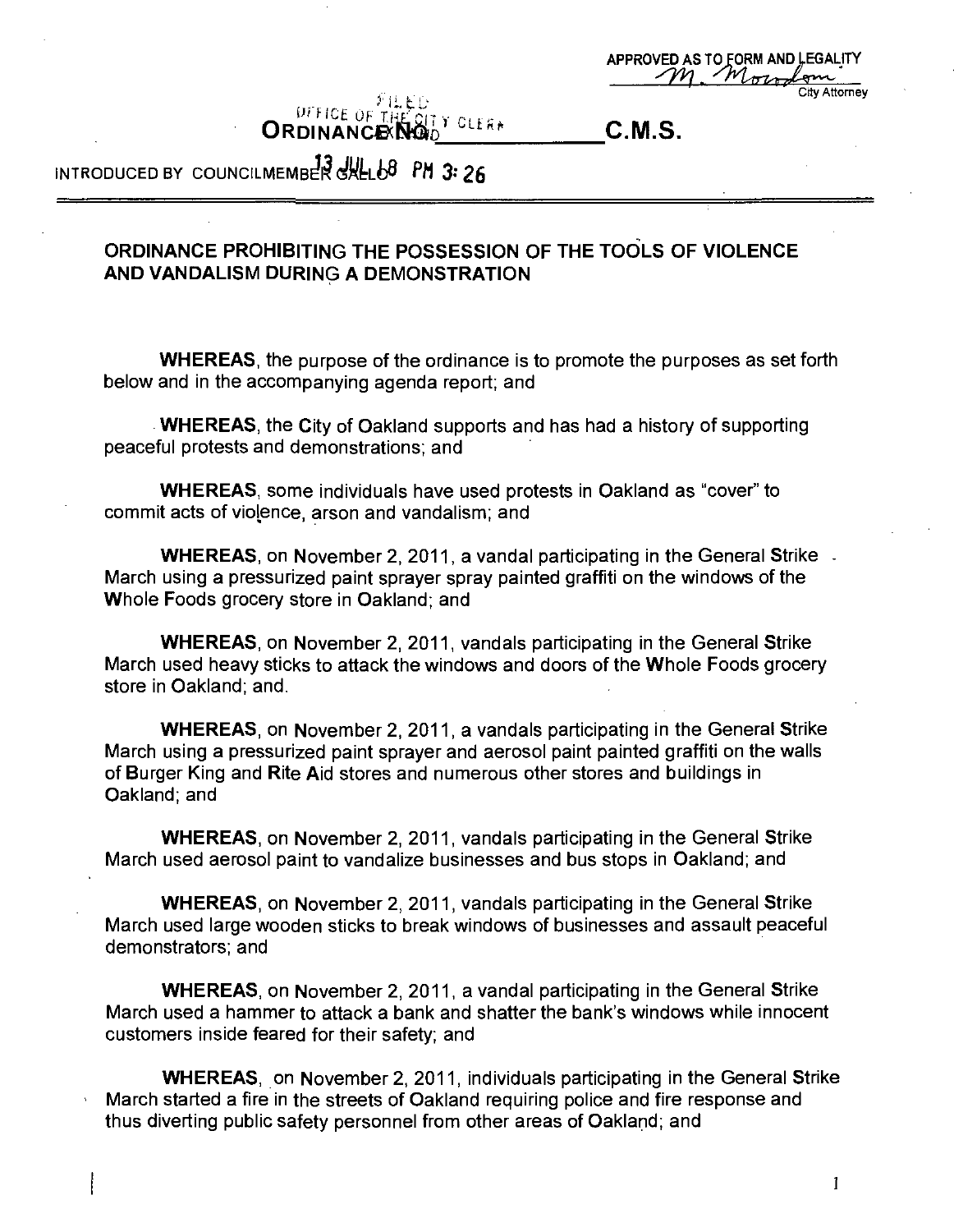WHEREAS, on January 28, 2012, vandals participating in the Move In Day March and carrying hand-made shields, some as large as 3 feet tall by 6 feet wide and made out of corrugated steel, advanced on police officer lines in an effort to break through and illegally occupy the Kaiser Convention Center; and

WHEREAS, on January 28, 2012, to provoke the police, vandals participating in the Move In Day March threw objects at the police from behind the protection of a phalanx of home-made shields; and

WHEREAS, shields used by persons endanger the safety of police officers and peaceful protestors. The shields block the view of protestors and police, help conceal weapons from the vision of police officers, may be used to hit police officers, and protect aggressors who hide behind them to throw bottles and rocks at police officers; and

WHEREAS, on January 28, 2012, vandals participating in the Move In Day March used paint to spew graffiti throughout Frank H. Ogawa Plaza, and

WHEREAS, on January 28, 2012, a vandal participating in the Move-In Day March used a large wrench to open illegally a fire hydrant to deter police response; and

WHEREAS, on May 1, 2012, vandals participating in the May Day Protest used spray paint to spew graffiti throughout Frank H. Ogawa Plaza, and

WHEREAS, May 1, 2012, vandals participating in the May Day Protest brandished and threatened police officers with weapons made from large poles and sticks, and

WHEREAS, May 1, 2012, a vandals participating in the May Day Protest used a large wrench, large poles, and sticks to strike police cars and attack businesses, and

•I

WHEREAS, on May 1, 2012,vandals participating in the May Day Protest used fire accelerant to light an Oakland police car on fire and to start other fires, and

WHEREAS, on May 1, 2012, vandals participating in the May Day Protest and seeking to incite police, threw projectiles filled with paint at police officers, injuring at least one officer, and

WHEREAS, on May 1, 2012, vandals participating in the May Day Protest, to provoke the police, threw objects at the police from behind the protection of a of homemade shields; and.

WHEREAS, May 1, 2012, a vandals participating in the May Day Protest threw fireworks into crowds and at police officers in an effort to incite violence and unrest, and

WHEREAS, on May 1, 2012, a peaceful march scheduled for the same day had changed its route when individuals bearing shields joined the march; and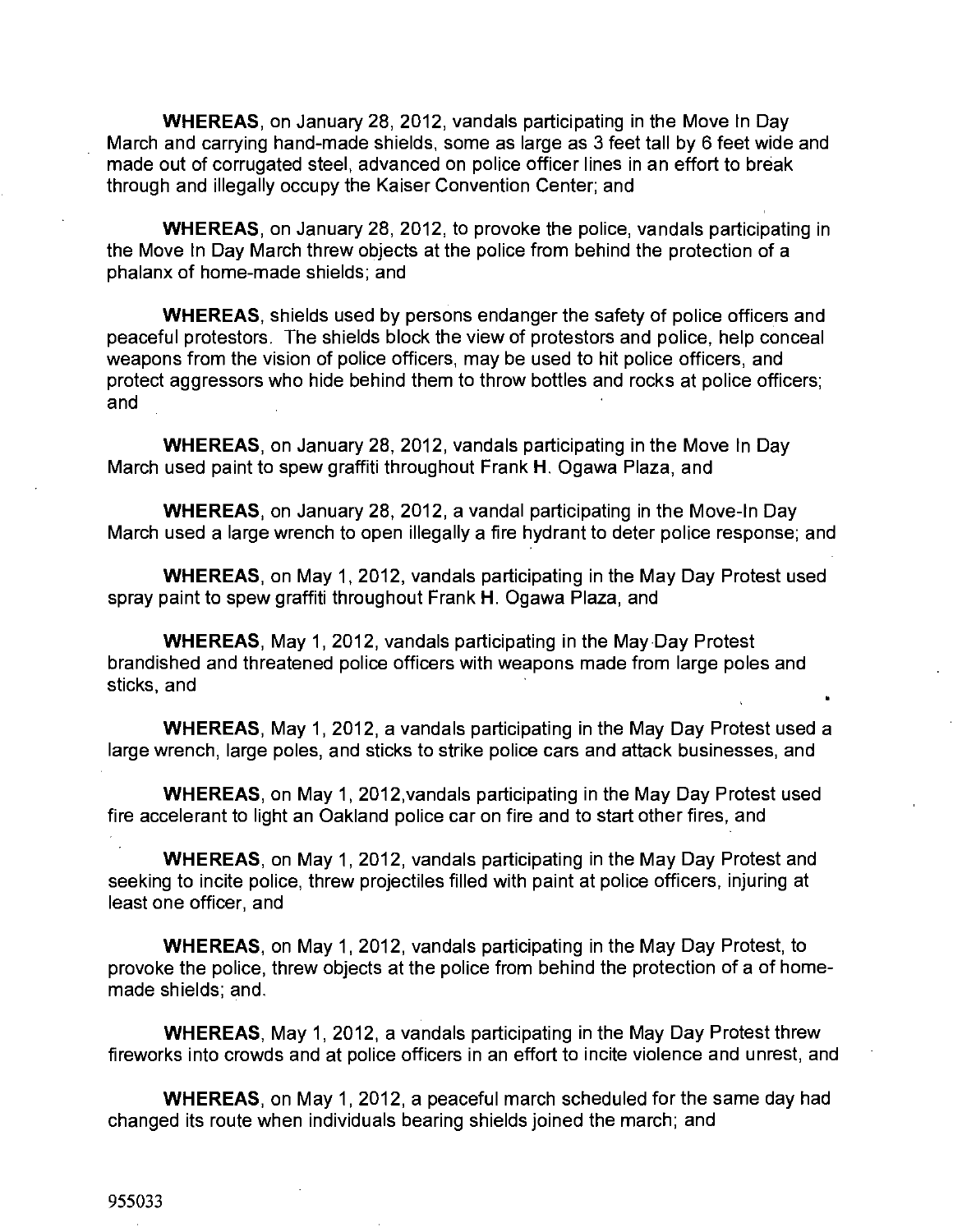WHEREAS, on July 13, 2013, vandals participating in the protests over the George Zimmerman verdict smashed windows of the Oaklandish store, and

WHEREAS, on July 14, 2013, vandals participating in the protests over the George Zimmerman verdict smashed windows at the Awaken Cafe and injured two customers with the shattered glass, and

WHEREAS, on July 14, 2013. vandals participating in the protests over the George Zimmerman verdict smashed windows at Chase Bank, Dogwood, and Beeline Glass; and

WHEREAS, on July 15, 2013, vandals participating in the protests over the George Zimmerman verdict smashed windows at The Men's Warehouse near  $15<sup>th</sup>$ Street and Broadway; and

WHEREAS, on July 15, 2013, vandals participating in the protests over the George Zimmerman verdict smashed windows at Youth Radio, and

WHEREAS, on July 15, 2013, vandals participating in the protests over the George Zimmerman verdict smashed windows at Comerica Bank.

WHEREAS, that same day a vandal attempting to smash windows at Flora Restaurant and Bar hit a waiter in the face with the hammer the vandal was using; and

WHEREAS, sticks, poles, or other rigid supports, impact-resistant shields, sling shots, hammers, large wrenches, fireworks, paint projectiles, and fire accelerants can readily be used as weapons to hit or poke other persons; and

WHEREAS, the City has a significant governmental interest in preventing such use of sticks, poles, impact-resistant shields, sling shots, hammers, large wrenches, fireworks, paint projectiles, and fire accelerants in areas of high concentrations of people and limited means of escape, such as when there is a demonstration; and

WHEREAS, impact-resistant shields, aerosol spray cans, pressurized paint sprayers, sling shots, hammers, large wrenches for opening fire hydrants, fireworks, , paint projectiles, and fire accelerants are tools of individuals who seek to vandalize, damage property, injure nonviolent demonstrators, and incite police; and

WHEREAS, persons carrying or in the possession of impact-resistant shields, aerosol spray cans, pressurized paint sprayers, sling shots, hammers, large wrenches for opening fire hydrants, fireworks, paint projectiles, or fire accelerant endanger the safety of peaceful demonstrators by subjecting them to violence, the threat of violence and creating riotous and unlawful conditions; and.

WHEREAS, the City has authority under the United States Constitution to adopt reasonable time, place, and manner regulations of speech in the City; and

WHEREAS, the United States Court of appeals for the Ninth Circuit, has upheld the constitutionality of a Los Angeles ordinance prohibiting possession, during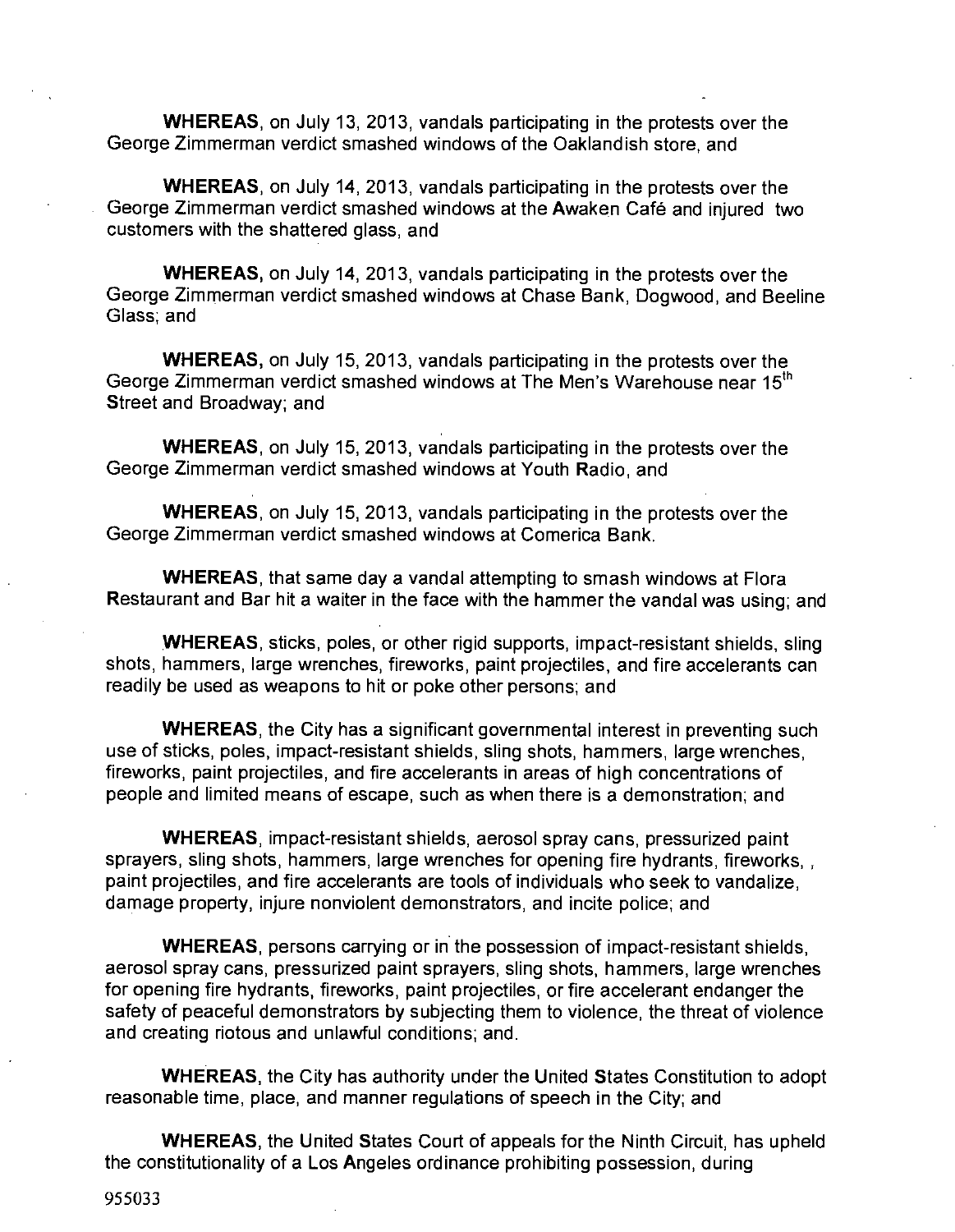demonstrations, of items such as large sticks and poles that can be used as weapons; and

WHEREAS, the City of Salt Lake City enacted and implemented, without legal challenge, regulations that prohibited citizens from carrying various dangerous items while participating in demonstrations at the 2002 Winter Olympics; and

WHEREAS, the City has a vital and substantial interest in safeguarding its citizens against the recurrence of violence and in protecting its police force from violent acts that have occurred at demonstrations in Oakland; and

WHEREAS, the City has a vital and substantial interest in safeguarding the property of citizens against damage and destruction and in protecting its own property from damage and destruction during demonstrations; and

WHEREAS, this ordinance makes demonstrations safer by banning materials that have become dangerous weapons without depnving citizens of the opportunity to march or protest with 'traditional' picket signs and other means of communication; and

WHEREAS, this ordinance does not prohibit leaflets, photographs, megaphones, or a panoply of other devices used for communicating a message or getting attention during demonstrations; and

WHEREAS, the following regulations are narrowly tailored to address the foregoing governmental interests because they leave ample alternatives for communication, are not substantially broader than necessary, and promote substantial government interests that would be achieved less effectively absent these regulations;

Now therefore,

**THE COUNCIL OF THE CITY OF OAKLAND DOES ORDAIN AS FOLLOWS:** 

SECTION 1. The following is added to the Oakland Municipal Code, Chapter 9.36 - Weapons.

Article VI.

Section 9.36.500. Tools of Violence and Vandalism at Demonstrations

A. Definitions.

The following definitions shall apply only for the purposes of this section.

"Club" means a length greater than 12 inches of lumber, wood, or metal, unless that object is one-fourth inch or less in thickness and two inches or less in width or, if not generally rectangular in shape, such object shall not exceed three-quarter inch in its thickest dimension. Nothing in this section shall prohibit a disabled person from carrying a cane, walker, or similar device necessary for mobility so that the person may participate in a demonstration. Club shall not include an umbrella or camera tripod or monopod.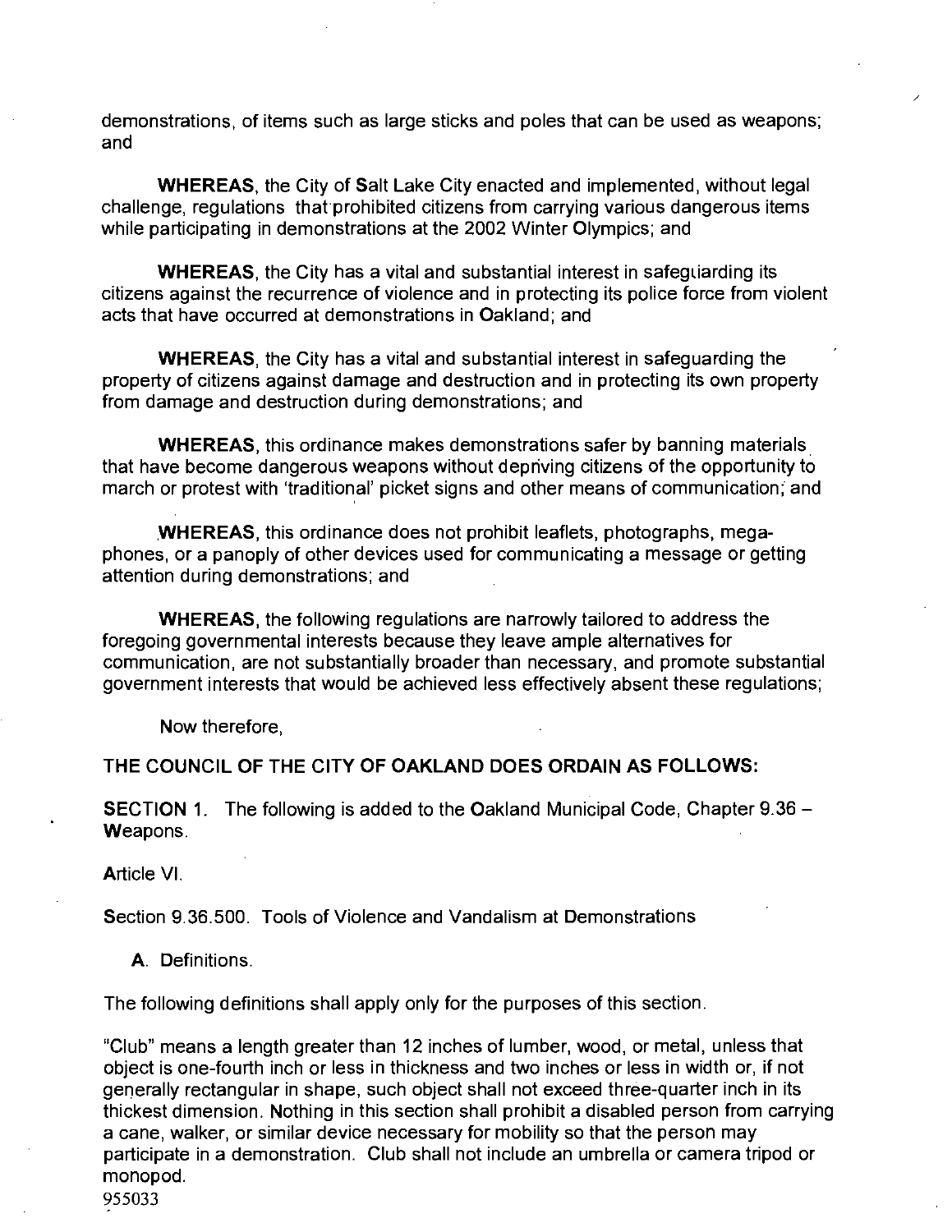"Painting Device" means any aerosol paint can or pressurized paint sprayer, including but not limited to, any improvised device.

"Paint Projectile" means any container, including a plastic bag or balloon, and containing paint and designed to be thrown or projected.

"Shield" means any metal sheet more than 24 inches wide and held by straps or a handle attached on the holder's side of the metal sheet and designed to provide impact protection for the holder.

"Wrench" means a wrench with a span greater than or expandable to one and a quarter inches standard or 30 millimeters metric and of a length of 12 inches or more.

B. Weapons and Vandalism Tools Prohibited.

No person shall carry or possess a Club, fire accelerant, fireworks. Painting Device, Paint Projectile, Shield, sling shot, hammer, or Wrench while participating in any demonstration.

C. Exemptions.

The prohibitions of this section shall not apply to any law enforcement agency employee, fire service agency employee, or public works employee who is carrying out official duties.

# D. Penalties.

1. Any person violating Subsection B is guilty of a misdemeanor punishable by imprisonment in the county jail not exceeding six months or by fine not exceeding one thousand dollars (\$1,000.00) or by both.

2. Remedies under this chapter are in addition to and do not supersede or limit any and all other remedies, civil or criminal. The remedies provided for herein shall be cumulative and not exclusive.

SECTION 2. Severability.

If any article, section, subsection sentence, clause or phrase of this ordinance or exhibit is held to be invalid or unconstitutional, the offending portion shall be severed and shall not affect the validity of remaining portions, which shall remain in full force and effect.